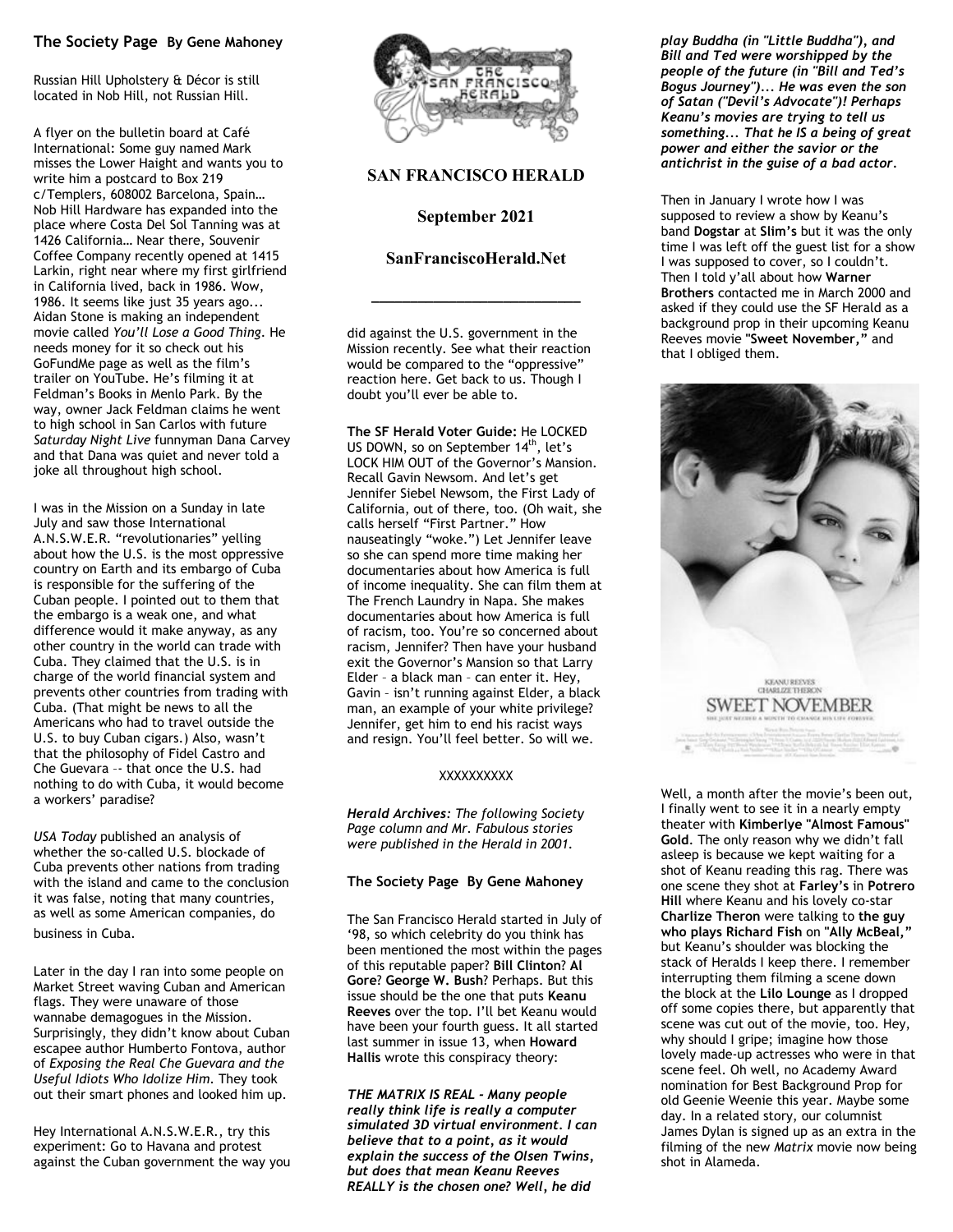Anyway, not only did I not get to attend some exclusive **Hollywood** premiere for it, I didn't even get paid for it, I wasn't even in it, and I actually wasted \$18 paying for Ms. Gold and myself to watch the godawful thing. Oh well, babe. That's Hollywood. However, I'm going to get all sappy on you folks here (hopefully a lot better than "Sweet November" did). This film sure as hell isn't going to win Best Picture of the year like **"Terms of Endearment"** did back in '84, but like that superior flick, it deals with a young woman dying. I often wonder why I spend so much time and effort putting this rag out (besides the fact that I have to because no one would ever hire me for a real job) and suddenly realized that if I had one year to live, I'd still publish this thing. Most people would spend their final days trotting the globe. What good is traveling **the world**? Going to **Europe** after you graduated college (i.e. getting drunk and laid), that was fine; but travel is often a way of merely running away from yourself. Compare that to spending your final hours with a passion. Nope, I've had the privilege of meeting a lot of great people since I started the Herald (and they've had the even greater privilege of meeting me) and that's the way I feel about all this now. Of course I'd be a lot happier if I had fanatical groupies, but hey, you can't have it all....###

### **Stars and Bars**

# **By Mr. Fabulous**

Whoopi and I were standing at the bar outside the Grand Ballroom of the Beverly Wilshire Hotel. It was a gala night and we were attending a charity event for the American Spinal Research Marathon. The bar was crowded with people. Whoopi was wearing a silver dress; I looked great in my tuxedo.

I stepped up to the bar.

The bartender squinted at me. "Another double-vodka?"

"Lay it on me, baby."

Whoopi poked me in the ribs. "This is your last one, okay?"

I nodded slowly. "All right."

The bartender handed me my drink. I thanked him and put a \$5 bill in his tip jar. Whoopi gave me a kiss on the cheek.

"I'm going to the ladies room. Meet you back at the table?"

"Okay."

I took a sip of my drink. Whoopi walked off through the crowd. I watched her give a quick hug to Anjelica Huston. Then I turned and walked into the Ballroom.

At the entrance to the Ballroom I stumbled across Geraldo Rivera. He was surrounded by a film crew. They were preparing to

interview Keanu Reeves. The film crew had hoisted a camera into place.

Suddenly a spotlight switched on. Geraldo and Keanu were bathed in bright light. I took a sip of my drink and walked over to Geraldo.

Geraldo gripped a microphone and shouted over the noise of the room. "We're LIVE with Mr. Hollywood himself, Keanu Reeves. He's about to be raffled off for the American Spinal Research Bachelor Contest."

Keanu grinned. Geraldo smiled and turned to Keanu. "You've made some very successful films: 'The Matrix,' 'Bill and Ted,' 'Johnny Mnemonic'…"

"Don't forget 'Speed,'" I said from off camera.

Geraldo glanced at me quickly and turned back to Keanu. "…And of course, 'Speed.'"

Keanu nodded. "Right."

Geraldo switched the microphone to his other hand. "Now, tonight you're here for a good cause."

"That's right."

I took a sip of my drink and stepped next to Geraldo. I put my hand on his shoulder. "Hey Geraldo…can I just say that my buddy Keanu was tremendous in 'Speed.' Just tremendous."

Geraldo shot me a quick look. "Uhh, thanks." He turned back to Keanu. "I guess some people are very fond of 'Speed.'"

Keanu shrugged. "Yeah."

I patted Geraldo on the back. "You know, Keanu is the face of Hollywood." I smiled at the camera. "Keanu is better than DeNiro, better than Nicholson, better than Redford—"

Geraldo nodded quickly. "Yes, okay, thanks." He tried to pull away from me.

I kept smiling. "And 'Sweet November' what a masterpiece…Did you see it?"

Geraldo paused. He stared at the camera blankly. "Uhh…"

I nudged him. "It's a masterpiece, right?"

Geraldo looked at me. "Well, maybe not a masterpiece, but…"

Suddenly two security men pushed me away from Geraldo. I clutched my drink and pulled away from them.

I drifted back into the crowd.###

# **In Defense of Keanu Reeves**

# **By Mr. Fabulous**

I'm personally acquainted with Keanu Reeves, having worked with him in 'Speed.' (I was the third SWAT team cop in the subway during the final chase

scene.) In all my time of working with Keanu I've always been extremely impressed with his fitness routine, his fashion sense, and his dedication to craft. I remember bumping into Keanu outside Panna Szazza in Hollywood, about two months after we'd shot 'Speed.'

I'd just stopped at Larry's World of Protein Shakes, to pick up a Soy-Guava Muscle Builder. Keanu and I were both trying to park our cars in the same spot along Sunset Boulevard. He started to inch his Mercedes in front of my Hyundai. I leaned my head out the window.

"Hey Keanu—I'm parking here."

"Dude, I was here first."

"No you weren't."

"Yes I was."

I took a sip of my protein shake and climbed out of my car.

"Look, you know I've always respected you, baby. I mean, damn, 'Point Break' is, like, one of my favorite movies. But lookit: I was already backing into that spot."

"No you weren't, dude."

"Yes, I was. I had my reverse light on."

"But you didn't have your signal on."

"Doesn't matter."

I paused and took a sip of my protein shake. Keanu looked at the shake. He pointed to it.

"Dude, is that a Larry's shake?"

"Yup."

"That's good stuff."

"Yeah."

Keanu smiled.

"Anyone who's into protein shakes is all right with me."

He gave me a funny look and repeated himself: "Anyone who's into protein shakes is all right with me."

Suddenly I felt light-headed. I tried to look at Keanu, but he was gesturing with his hand. He smiled at me. "You're about to drive away."

"I'm about to drive away."

"This isn't the parking spot you're looking for."

I nodded. "This isn't the parking spot I'm looking for…"

"Keanu Reeves is a great actor."

"Keanu Reeves is a great actor…"

"Just go about your business."

"I'll just go about my business…"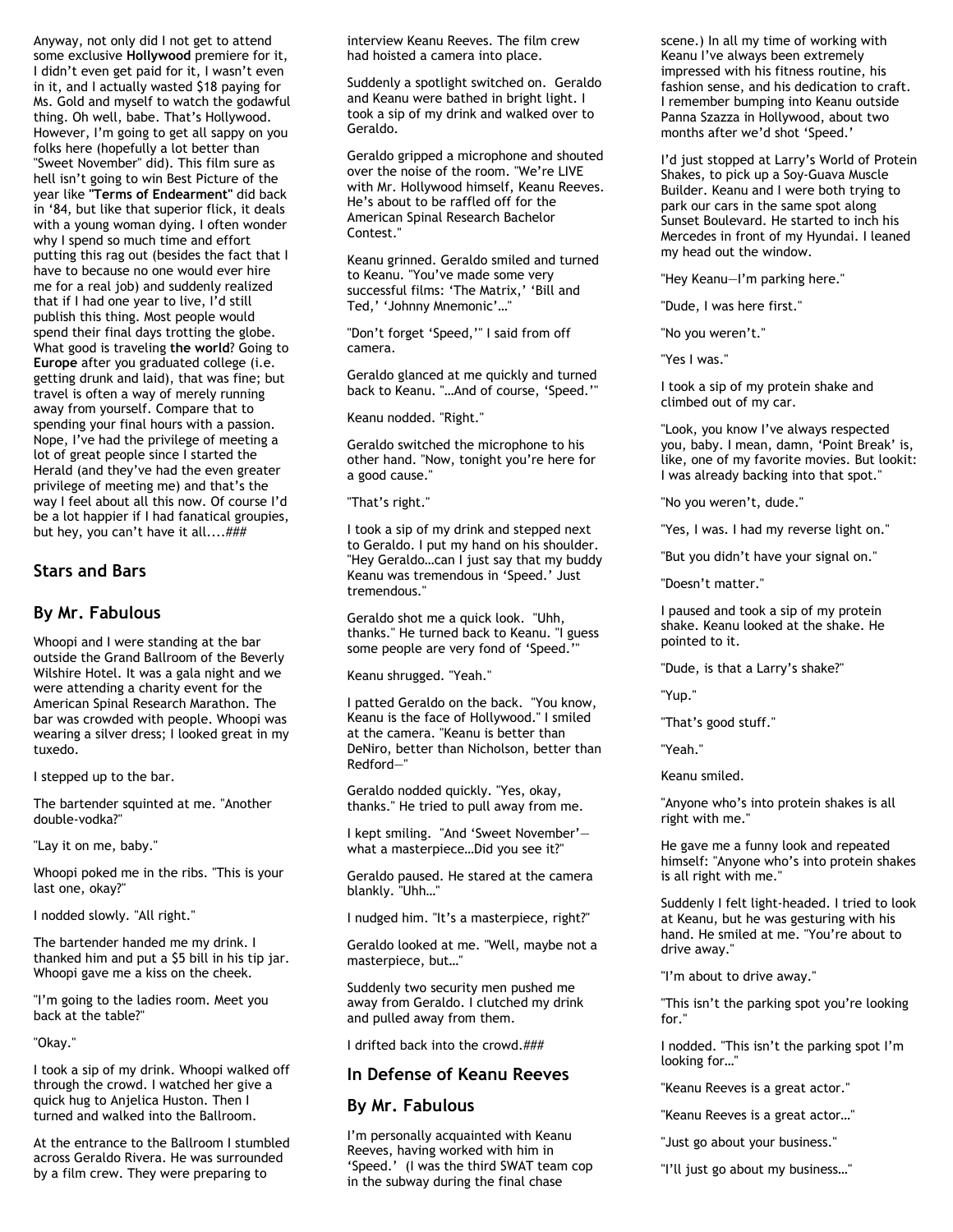#### "Move along."

#### "Yeah..."

I smiled, got in my car, and drove away. Anyway, it's important for people to realize what a brilliant actor Keanu Reeves is, and what an important contribution he's making to cinema.

Films like 'Johnny Mnemonic' and 'Sweet November' prove that he is the most important actor in Hollywood.###

# **John Lennon**

#### **By Ace Backwords**

#### **(Part Three)**

Oh yeah. During his acid trips, Lennon experienced that strangely pseudo-spiritual dimension of LSD. "I was suddenly struck by great visions when I first took acid," said Lennon. On LSD, Lennon believed he had experienced God Himself. Actual Mystical Visions. The Cosmos. The Whole Big Thing. The doors of perception had swung wide open and Lennon began having inklings, for the first time, of a spiritual life. An inner life. Before acid he'd been totally outerorientated, success-orientated. But now, in a nutshell, Lennon felt he had discovered The Meaning of Life and the answer to all of life's problems: Take LSD.

Ahh yes, the "universal cure-all."

So Lennon, as was his nature, immediately became one of the greatest proselytizers and popularizers of psychedelic drugs. He began popping the stuff like candy, going on "thousands of acid trips." And urging all of his friends, family, and associates to take the trip, too, and join him in this great new Chemical Utopia. *Let me take you down . . .* with John "The Walrus" Lennon as your guide. Watch your step. Lennon's messianic delusions would always be a part of him, perhaps in compensation for the grim reality of his real life. He was now the LSD Messiah, spreading visions in handy pill form.

"Lennon spent weeks trying to persuade me to go on an acid trip," said Alistair Taylor, who worked for the Beatles manager. "John would spend hours trying to persuade me."

Truly John Lennon was the pied-piper of LSD, trying to lure everyone in his orbit into his LSD Universe.

Lennon would sometimes lace the teapot that he kept in the backseat of his psychedelicpainted Rolls Royce with pure LSD. He'd mix up a nice STRONG cup of tea for you. "Hey, try some of this!" O*-kay . . .* . Then he'd kick back and enjoy the Mad Hatter's tea party. Marmalade skies and all that stuff.

He urged all his fellow Beatles to join him in his LSD reverie. George and Ringo eagerly followed the leader. ("I felt everyone should be doing it," said Ringo. "I felt they should

all be smoking grass and taking acid. It was the drug of love -- love towards your fellow man or woman." An opinion Ringo maintained right up to the day that Charles Manson and his acid zombies ripped open Sharon Tate's womb and stuck a fork in it.) But the evercautious Paul held out against acid for a year, before finally submitting to peer pressure.

"John was a great jumper-off of cliffs," said Paul. "When acid came around, we heard that you were never the same after you took it -- it alters your life, and you can never think in the same way again. I think John was rather excited by this prospect, but I was rather frightened by it."

Which begs the question: Why was John Lennon, the man who had everything, so eager to permanently alter his mind and become somebody else, *anybody* else? And why was he so eager to alter the minds of all the people around him?

Lennon constantly urged his wife Cynthia to take acid with him, too. Finally, in a desperate attempt to save her doomed marriage, Cynthia went on an acid trip with John. But she had a terrible, nightmarish acid trip. "It was at this point that I realized that unless I joined the club, we weren't going to survive," said Cynthia. "So I succumbed to one of John's never-ending requests to take LSD with him. I hated every moment. It was hell on earth. The hallucinations sent me into a panic. Through my tears and fears I would look at John in the hope that he would in some way help me out of the prison my mind had become, only to see the man I loved turn into a giant mule with razor-sharp teeth leering and laughing at me."

Bummer. Goodbye, Cynthia. Hello, Yoko.

And Lennon urged his millions of fans to join him on his glorious LSD trip, too. And he did this both consciously and unconsciously. *"I'd love to tu-u-u-rn . . yo-o-ou . . . o-on..."* And when Lennon wrote the lyrics "picture yourself on a boat on a river," the exact intent of his message was nothing less than "imagine yourself on an LSD trip."

Of course, after the Psychedelic Revolution went south, after Manson, after the Acid Messiah role was out of style, Lennon would endlessly deny that he had ever --- EVER - promoted LSD or drugs to his fans. "Where did you get *that* idea?" Great double (and triple)-talker that he was, Lennon would endlessly re-tell the famous "Lucy in the Skies with Diamonds" story. Which had NOTHING to do with LSD, he told us again and again. NOTHING at all. The title was taken from an innocent little drawing, by his innocent little 7-year-old son Julian, that he used in his innocent little Beatles song. And anybody who read "LSD" or "drugs" or "mysticism" into his psychedelic drug album *Sgt Pepper* must have been some kind of a Charles Manson-type "nutter Beatles fan" whacko.

This is John Lennon. The guy who wrote "Tomorrow Never Knows" -- the famous howto-take-an-acid-trip musical guide. The lyrics ripped off directly from the pages of *"The* 

*Psychedelic Experience"* by one Timothy Leary, the single greatest promoter and proselytizer of LSD in the known Universe. And yet, misguided Beatles fans continued to project their crazy interpretations on poor, beleaguered John Lennon's innocent li'l songs. So what was a boy to do?

"I saw Mel Torme saying how 'Lucy in the Sky with Diamonds' was about LSD," shouted John Lennon, with righteous indignation. "It never was, and nobody believes me. I swear to God."

"I had mixed feelings about taking acid, certainly," said Paul McCartney, admitting the obvious. "But we took it and in songs like 'Lucy in the Sky with Diamonds' when we were talking about 'cellophane flowers' and 'kaleidoscope eyes' and 'grow so incredibly high!', we were talking about drug experiences, no doubt about it."

"We were always sticking in veiled references to drugs and to trips," said Paul. "*Magical Mystery Tour* was the equivalent of a drug trip and we made the film based on that."

But it was here that John Lennon made possibly the biggest single mistake of his illfated life. In the song "Tomorrow Never Knows," Lennon envisioned himself as the great Guru sitting on top of the Himalayan mountains bestowing his profound spiritual wisdom to the masses, singing his LSD hymn while thousands of monks chanted along with him, as Lennon sings his bastardized version of the great, sacred, Eastern spiritual text, "The Tibetan Book of the Dead." (And, believe it or not, some of his whacko fans read "mysticism" into that song, too.)

In every sense of the word, John Lennon adopted the pose of the Great Spiritual Master, the Enlightened Guru, bestowing his wisdom to the multitudes. And directly into the minds of his millions and millions of eagerly receptive young fans.

This is fine, except for one niggling detail. To adopt the pose, to don the robes, of the great Spiritual Guru, when in fact you are not qualified for that role -- when in fact you are sorely *un-qualified* for that role -- is akin to adopting the role of Brain Surgeon when in fact you never bothered to study medicine or get a degree. And *then* you went off and practiced brain surgery on millions of people's minds.

In short: A big, fucking mess will certainly ensue. And in fact many messed-up minds *did* ensue.###

*-To be continued-*

*The San Francisco Herald is copyright 2021 by Gene Mahoney (except work not done by Mr. Mahoney). The characters, events, and situations in* Good Clean Fun *comics are totally fictitious; any similarity to persons living, dead, or in hiding is purely coincidental. The Mr. Fabulous stories are pure fiction; none of the events happened. Herald logo by James Dylan. Global headquarters: P.O. Box 843, Redwood City, California 94064*